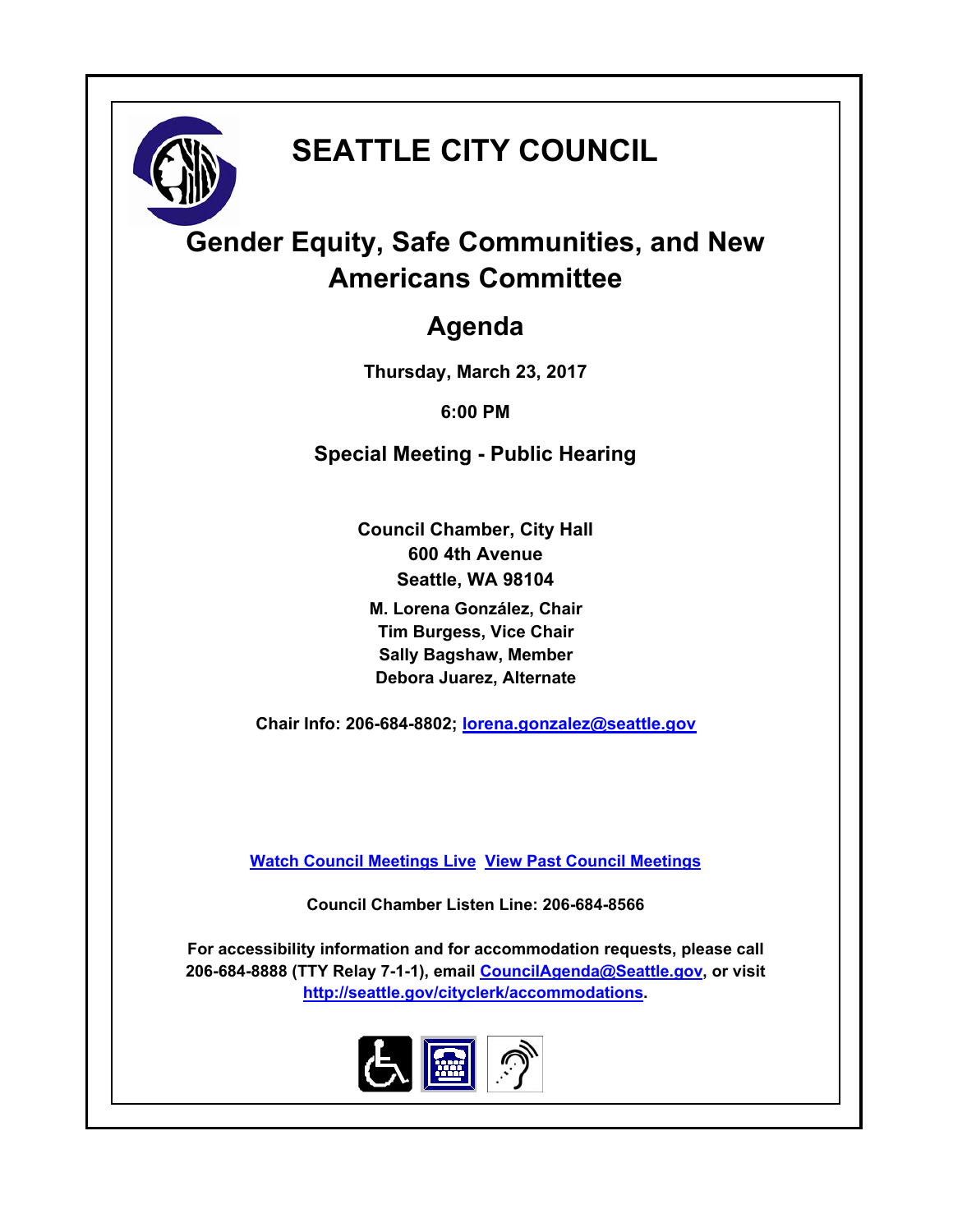## **SEATTLE CITY COUNCIL Gender Equity, Safe Communities, and New Americans Committee Agenda March 23, 2017 - 6:00 PM**

## **Special Meeting - Public Hearing**

### **Meeting Location:**

Council Chamber, City Hall, 600 4th Avenue, Seattle, WA 98104

### **Committee Website:**

http://www.seattle.gov/council/committees/gender-equity-safe-communities-and-new-america

This meeting also constitutes a meeting of the Full Council, provided that the meeting shall be conducted as a committee meeting under the Council Rules and Procedures, and Council action shall be limited to committee business.

*Please Note: Times listed are estimated*

- **A. Call To Order**
- **B. Items of Business**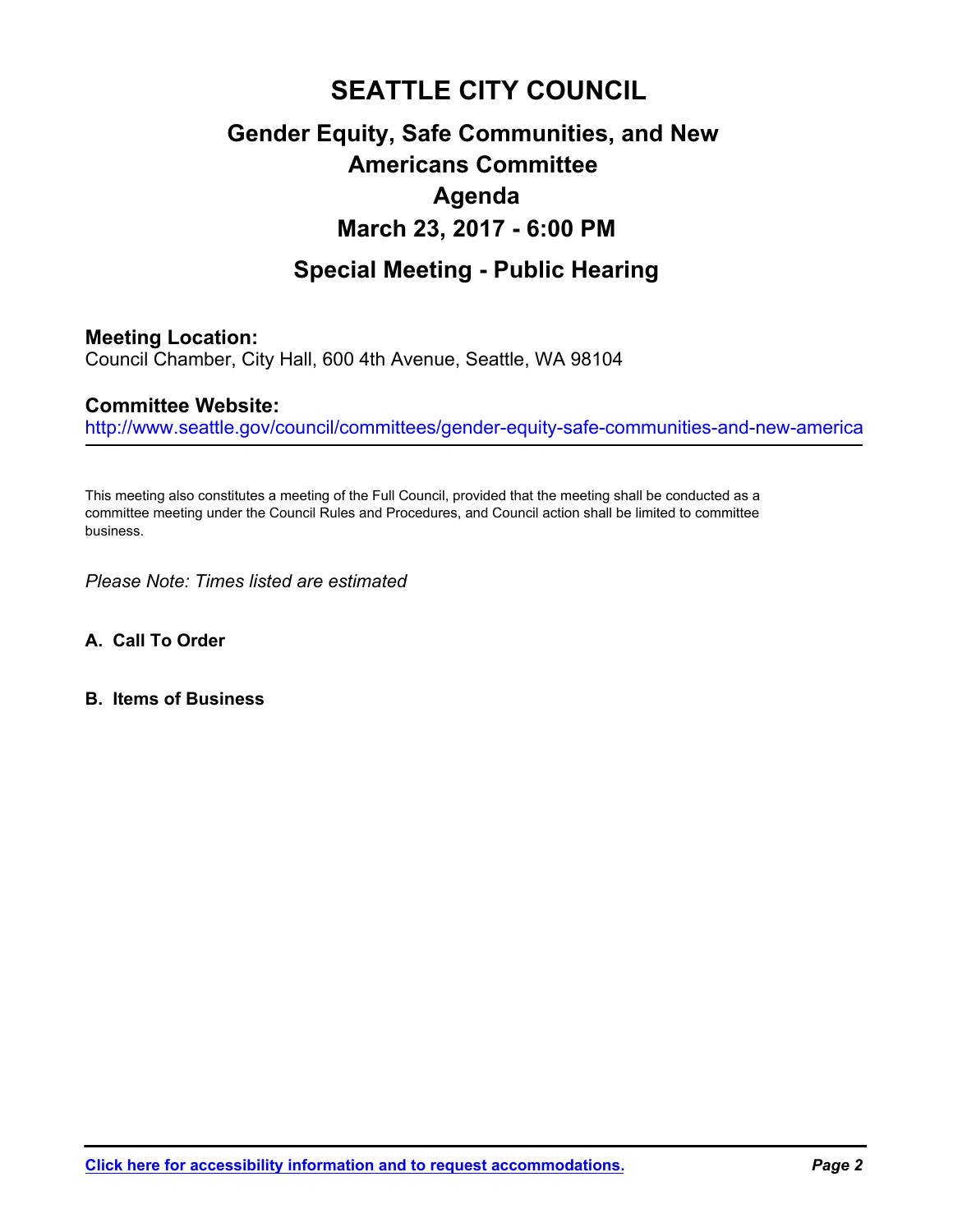**AN ORDINANCE relating to civilian oversight of the police; adding a new Chapter 3.29 to the Seattle Municipal Code (SMC); recodifying Subchapters VII, VIII, and IX of Chapter 3.28 of the SMC as Subchapters I, II, and III of Chapter 3.29; and repealing Sections 3.28.805, 3.28.815, 3.28.820, 3.28.910, and 3.28.920 of the SMC. 1.** [CB 118907](http://seattle.legistar.com/gateway.aspx?m=l&id=/matter.aspx?key=5147)

## *Supporting*

**Documents:** [Summary and Fiscal Note](http://seattle.legistar.com/gateway.aspx?M=F&ID=b6e99c5e-bfbf-4bf3-9e56-4937d9a60ba6.docx) [Staff Presentation \(3/23/17\)](http://seattle.legistar.com/gateway.aspx?M=F&ID=6b8af9f4-d759-48f9-a8a5-07006c5ed18c.pdf)

**Presentation and Public Hearing**

**Presenter:** Brianna Thomas, Office of Councilmember González

**The Gender Equity, Safe Communities, and New Americans Committee will conduct a public hearing to solicit public comment on proposed police accountability legislation.**

**Individual comments will be limited to two (2) minutes or less.**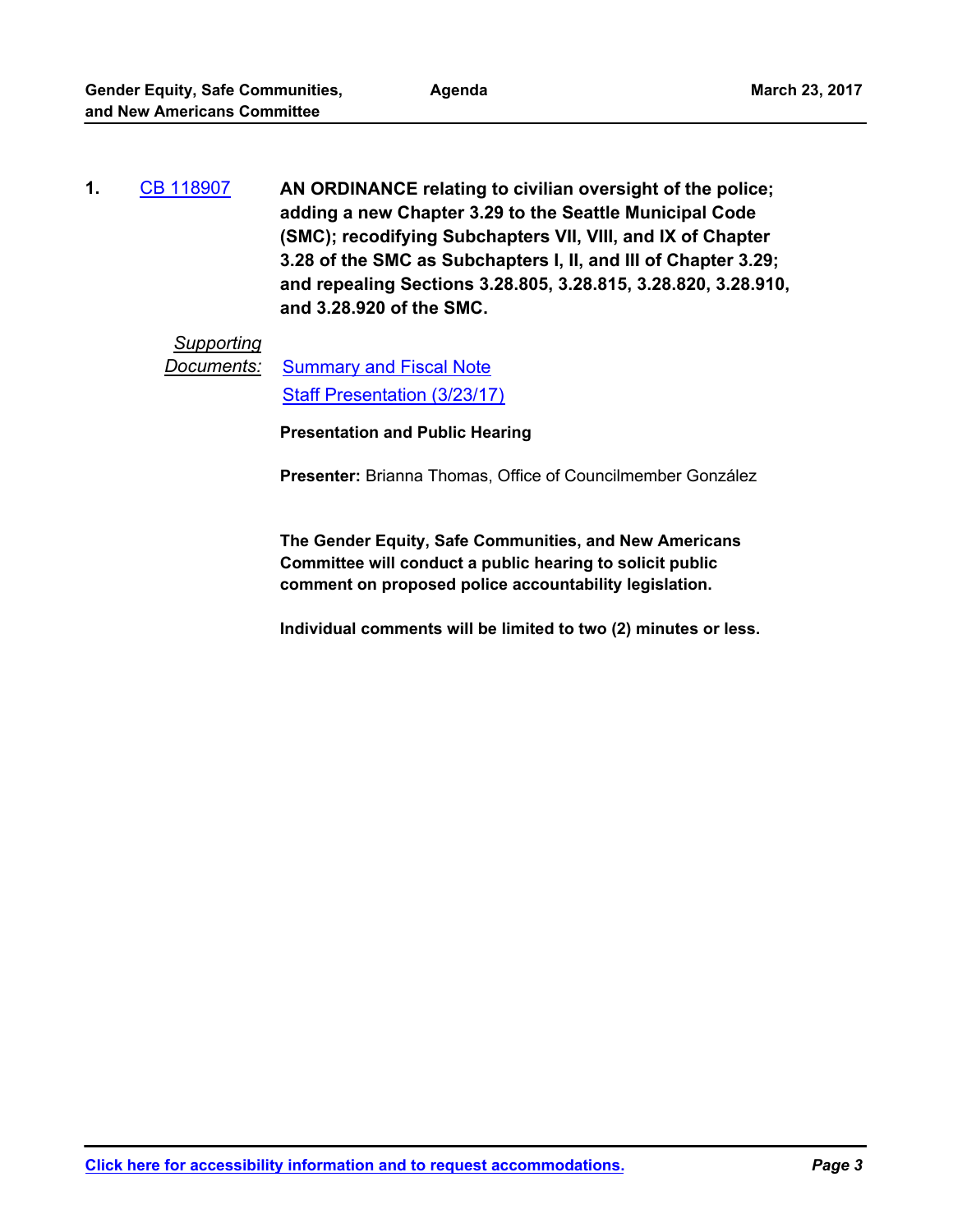#### **C. Adjournment**

**Notice of Seattle City Council Public Hearing on Police Accountability Legislation**

**Thursday, March 23, 2017 at 6:00 p.m. City Council Chambers, City Hall, Floor 2 600 4th Avenue, Seattle WA 98104**

The Seattle City Council Gender Equity, Safe Communities, and New Americans Committee (GESNCA), chaired by Councilmember M. Lorena González, will conduct a public hearing at City Council Chambers on Thursday, March 23, 2017 at 6:00 p.m. to solicit public comment on Council Bill 118907, regarding proposed police accountability legislation.

Individual comments will be limited to two (2) minutes or less.

Those wishing to provide public comment at the public hearing must sign-up on sheets provided inside the entry of the City Council Chambers beginning at 5:30 p.m. The GESNCA Committee hearing will be cablecast live on Seattle Channel 21 and webcast live at http://www.seattle.gov/council/watch-council-live.

#### **Information Available**

The Gender Equity, Safe Communities, and New Americans Committee will conduct a public hearing to solicit public comment on proposed police accountability legislation. The City Council is currently considering legislation that would stand up a three-pronged approach to Police Accountability. The institution of an Office of Inspector General (OIG), in conjunction with a permanent and independent Community Police Commission (CPC), would work with the newly re-named Office of Police Accountability (OPA) to ensure constitutional policing across the City. The public is asked to share their comments and priorities as it relates to dynamics of civilian oversight of the Seattle Police Department.

### **Written Comments**

Written comments on CB 118907 are welcome up to the date the Council holds the public hearing (on or before March 23, 2017) via: USPS mail to Councilmember M. Lorena González, Attn: Cody Retier, Committee Clerk, P.O. Box 34025, Seattle, WA 98124-4025; or fax to (206) 684-8587; or e-mail to lorena.gonzalez@seattle.gov. All comments received are considered public records.